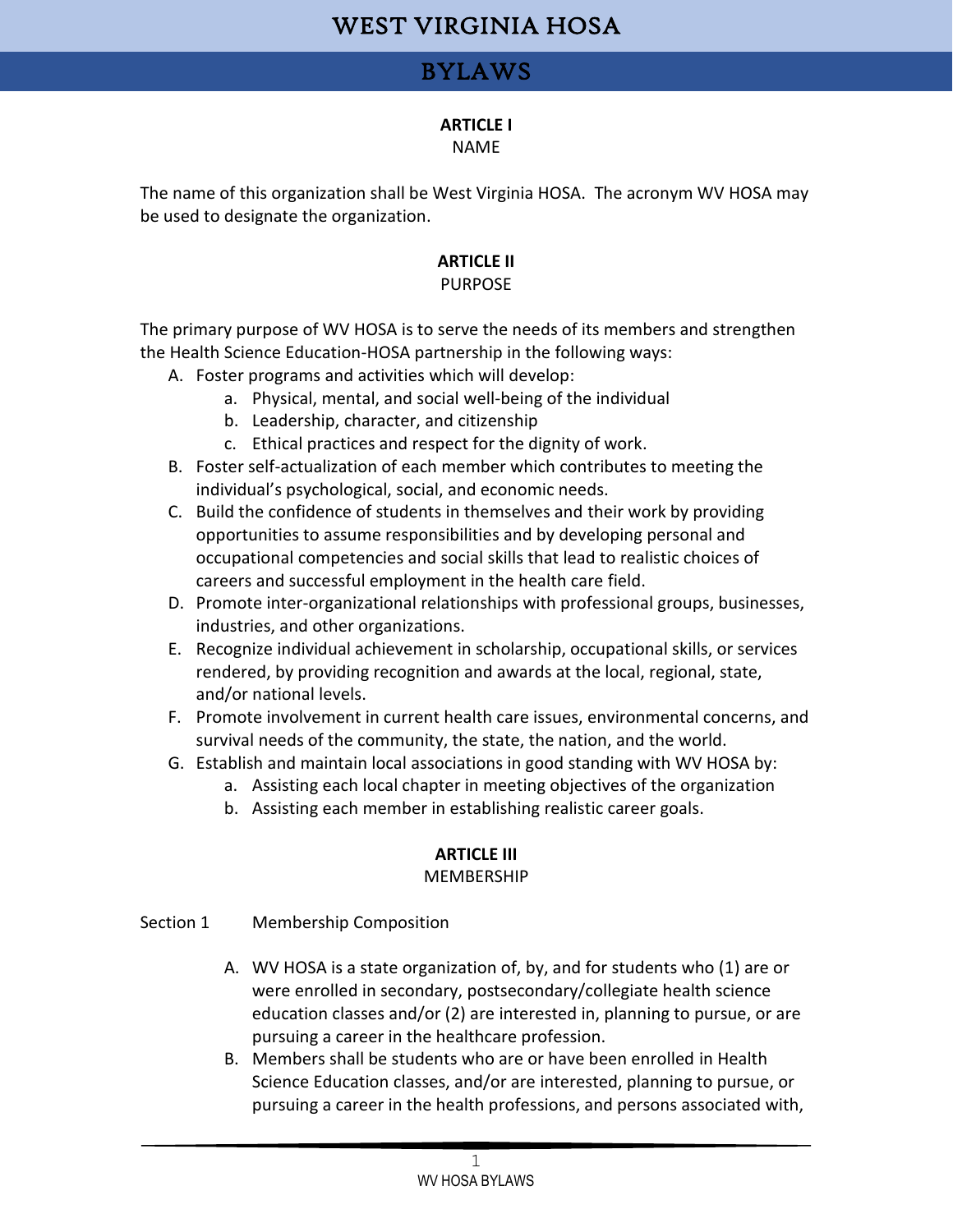### BYLAWS

participating in, or supporting the Health Science in a professional capacity.

- C. The total eligible members of the chartered local health science education student chapter shall comprise the membership of WV HOSA.
- D. Membership in a local chapter shall be open to students regardless of age, race, color, national origin, religious beliefs, or socioeconomic status.
- Section 2 Constituent Association
	- A. WV HOSA is a state organization chartered in September, 1995 by HOSA, Inc.
	- B. WV HOSA is a chartered association located within the State of West Virginia and has many local chapters with individual members as described in the WV HOSA Bylaws.
	- C. WV HOSA is state organization divided into six (6) regions.
		- 1. Region 1

The counties of:

- Hancock
- Brooke
- Ohio
- Marshall
- Wetzel
- Tyler
- Pleasants
- 2. Region 2

The counties of:

- Jackson
- Roane
- Clay
- Braxton
- 3. Region 3

The counties of:

- Pendleton
- Grant
- Hardy
- Mineral
- Hampshire
- 4. Region 4

The counties of:

- Mason
- Cabell
- Wayne
- Mingo
- 5. Region 5

The counties of:

- Wood
- Ritchie
- Doddridge
- Wirt
- Calhoun
- Gilmer
- Webster
- Kanawha
- Boone
- Morgan
- Berkeley
- Jefferson
- Putnam
- Lincoln
- Logan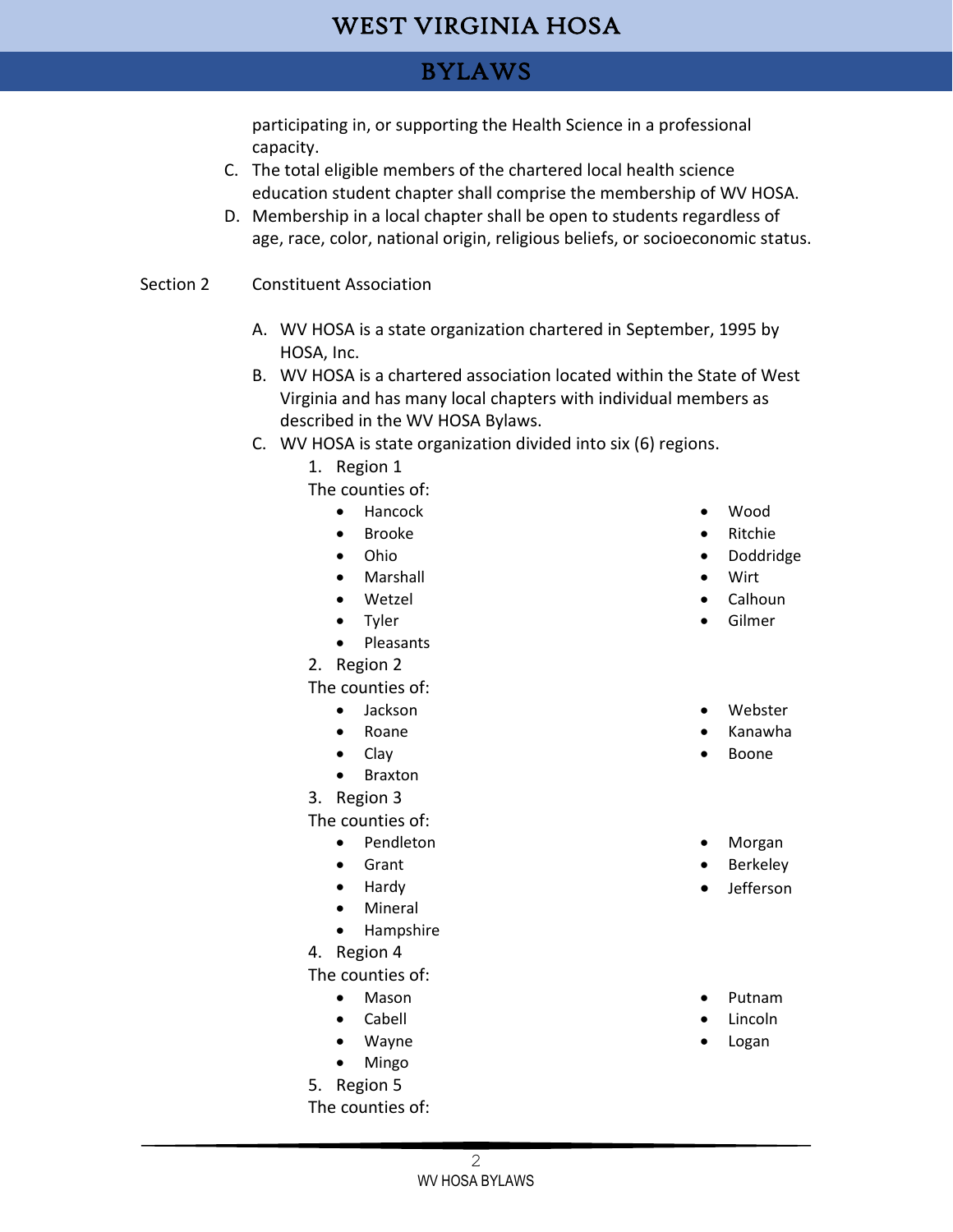## BYLAWS

- Nicholas
- Pocahontas
- Fayette
- Greenbrier
- Raleigh
- 6. Region 6

The counties of:

- Monongalia
- Marion
- Preston
- Taylor
- Harrison
- **Summers**
- Monroe
- Wyoming
- Mercer
- McDowell
- Barbour
- Tucker
- Lewis
- Upshur
- Randolph
- D. The administration of WV HOSA interests will be vested in the WV Association HOSA Board of Directors, in cooperation with the HOSA state advisor.
- E. Local chapters may be chartered by WV HOSA upon approval of the state advisor and the WV Association HOSA Board of Directors after fulfilling the following requirements:
	- 1. There is a minimum of five (5) active members and an advisor
	- 2. The submission to the state advisor of the local bylaws that have been adopted by the local chapter
	- 3. The members of the local chapter must be in good standing with the state and national organizations
	- 4. Planned activities are in harmony with the ideals and purposes of both the state and national organization.
- F. WV HOSA's general responsibility:
	- 1. WV HOSA is responsible for all operational activities within the state
	- 2. WV HOSA will select voting delegates to represent the state at the international conference
	- 3. WV HOSA will consider all chapters in good standing if the following conditions are met:
		- All current annual affiliation fees have been paid to the state and national associations as required
		- All current conference fees have been paid to the state and national associations as required
		- All proposed changes in the local Bylaws have been approved by WV HOSA
		- All current activities are in harmony with the ideals and purposes of HOSA.
- SECTION 3 Classes of Membership
	- A. The **Middle School Division** shall be composed of middle school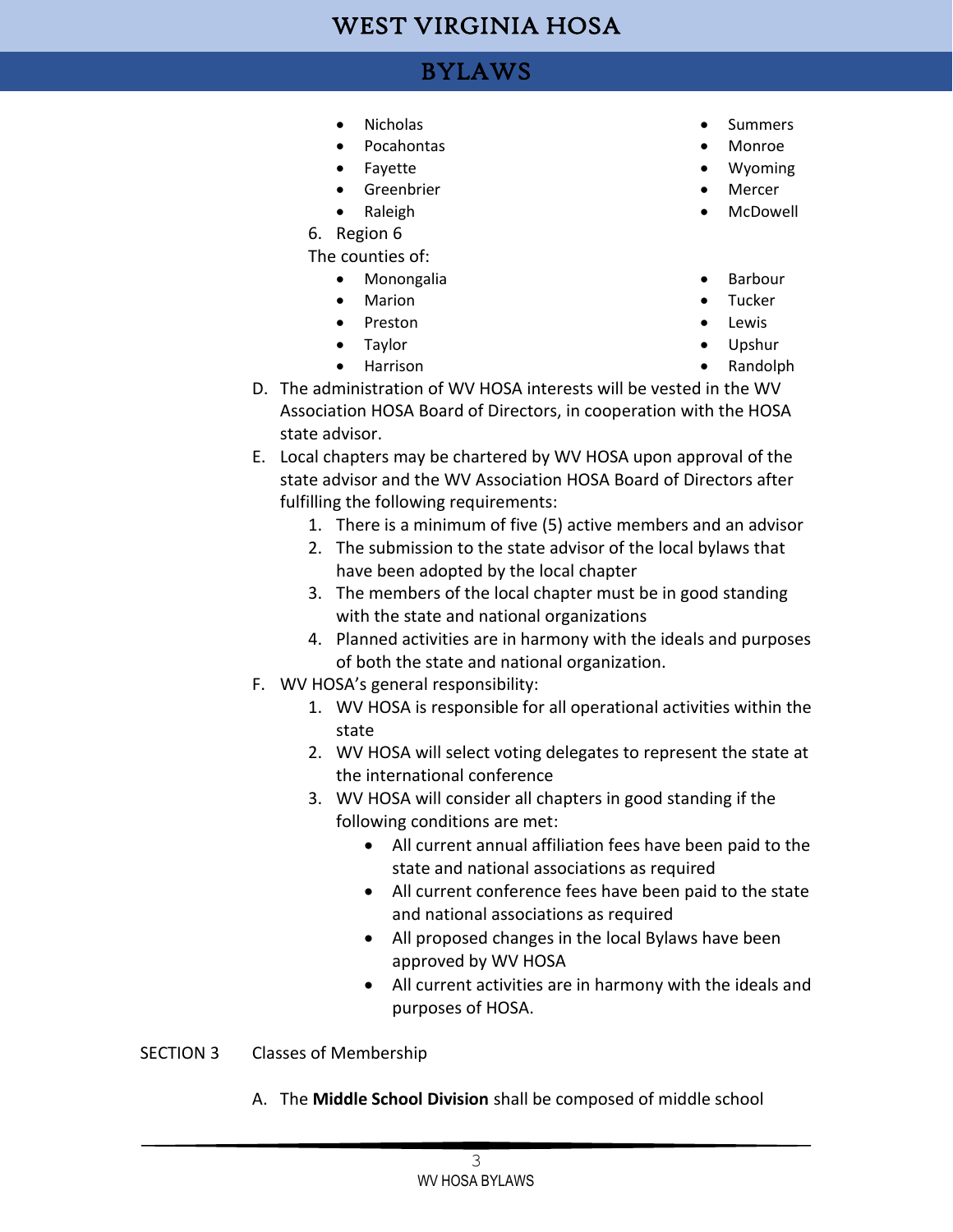## BYLAWS

students who are in grades 6-8 and are interested in or planning to pursue a career in the health professions. The official definition for middle school members of WV HOSA for the purposes of competitive events is: A middle school student is one who (a) is enrolled in a stateapproved health science program or is planning to pursue a career in the health professions and (b) has not been promoted to a secondary institution (grades 9-12) prior to WV HOSA's state leadership conference.

- B. The **Secondary Division** shall be comprised of secondary (grades 9-12) students who are or have been enrolled in a Health Science Education program, an organized health career awareness program, or are interested, planning to pursue, or pursuing a career in the health professions.
- C. The **Postsecondary/Collegiate Division** shall be comprised of students who are not enrolled in high school, have received a high school diploma, and/or pursing a GED and are enrolled in a health care related field at the undergraduate level.
- D. **Members-at-large** shall be those persons otherwise qualified for membership where active WV HOSA chapters are not yet established. Members-at-large shall affiliate directly with WV HOSA or by geographic region as determined by WV HOSA. Members-at-large are NOT eligible to serve as voting delegates to any conference or seek an elected office.
- E. The **HOSA Lifetime Alumni Member** shall be any student that is a HOSA member and graduating from high school or completing their postsecondary/collegiate program. The HOSA, Inc. Board of Directors has made this opportunity available **FREE** to help strengthen the organization and keep former members connected. Membership provides the following benefits:
	- 1. Create professional networking opportunities
	- 2. Stay current with news through the HOSA E-Magazine and the Alumni Newsletter
	- 3. Conduct workshops
	- 4. Serve as judges at state and national leadership conferences
	- 5. Serve as a mentor to a HOSA member
	- 6. Be involved in state and national activities where needs exist
- F. **ADVISOR:** The person(s) responsible for advising students on health science activities that relate to HOSA.
- G. **PROFESSIONAL** (other than Chapter Advisor): These shall be health professionals and other adult members of the community who wish to assist and support the HOSA program of activities.
- H. The **Honorary Member** shall be an individual who has made significant contributions to WV HOSA. They may be elected by the WV Association HOSA Board of Directors by a 2/3 vote to become an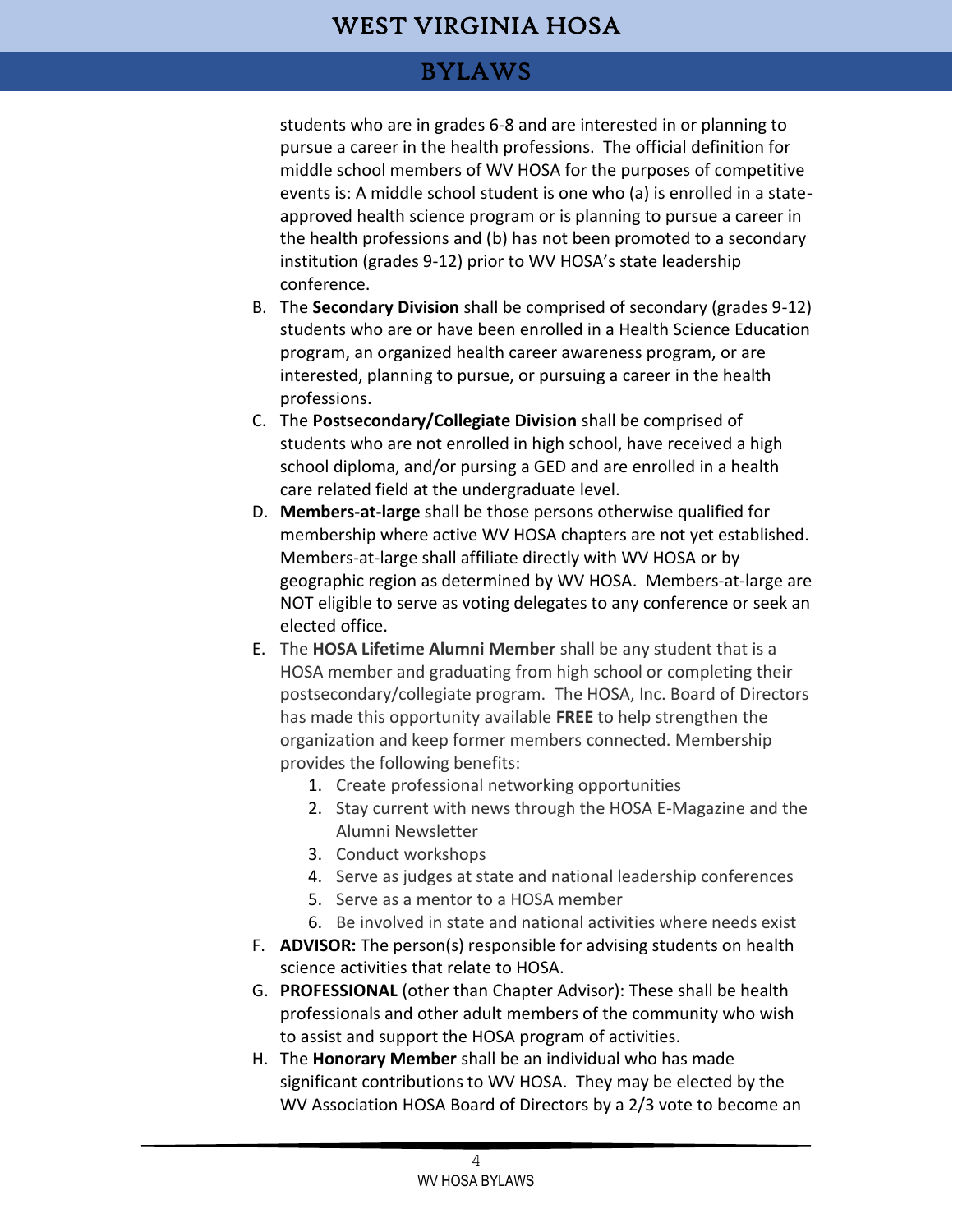### BYLAWS

honorary member. They shall not be eligible to vote, hold office, or enter competitive events.

I. The **Lifetime Member** shall be an individual who is or has been active members and who are or have participated in HOSA in a professional capacity. Lifetime membership affiliation fees shall be \$150. Lifetime members may not vote, make motions or hold office by virtue of this membership alone. Lifetime members will have all privileges accorded if serving in other roles in HOSA; e.g. Delegate Assembly, HOSA, Inc. of Board of Directors.

#### SECTION 4 Assessment

- A. Annual affiliation fees shall be established by the local, state, and national organization.
- B. Members, with the exception of honorary members, shall be considered in good standing if they pay their full annual local, state, and/or national affiliation fees. Affiliation fees for Fall semester students must be received by National HOSA on or before January 1 of the membership year. Affiliation fees for student who enroll after January 1 must be received by National HOSA on or before February 1 of that same year. These students will be members for twelve (12) months. The membership year concludes on December 31. Students who do not affiliate by the appropriate date shall be ineligible to participate in the International Competitive Events Program or seek national office.

#### **ARTICLE IV**

#### **ORGANIZATION**

- SECTION 1 The West Virginia Department of Education shall support WV HOSA as an integral part of the middle school, secondary, or postsecondary/collegiate Health Science Education Programs.
- SECTION 2 The organization of WV HOSA will be compatible with that of National HOSA. WV HOSA shall be an organization of affiliated chapters, each in accordance with the charter granted by National HOSA.
- SECTION 3 WV Association HOSA Board of Directors
	- A. There shall be a WV Association HOSA Board of Directors who will advise and council the Executive Council. Activities not related to the state Executive Council shall be vested in WV Association HOSA Board of Directors. There shall be a minimum of two (2) meetings a year.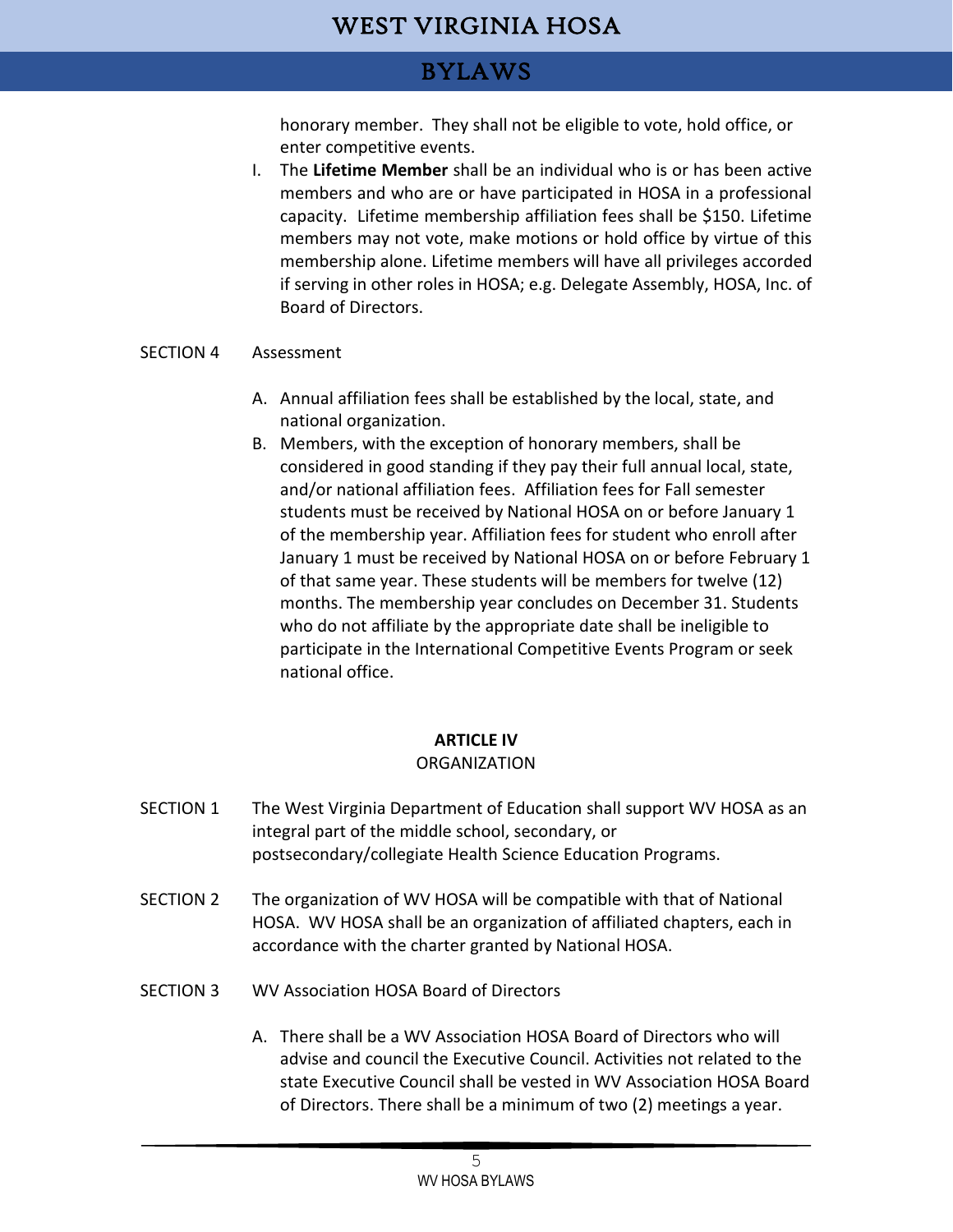### BYLAWS

B. The administration of WV Association HOSA shall be vested in the WV HOSA Executive Council in cooperation with the WV HOSA State Advisor, the WV HOSA Executive Director, and the WV State Officer Coordinator. The WV HOSA state advisor shall serve as the state chairperson of the Executive Council with WV HOSA state president and shall be a member of all committees and boards.

### **ARTICLE V**

#### MEETINGS

- Section 1 WV HOSA Fall Leadership Conference (FLC)
	- A. An annual WV HOSA Fall Leadership Conference shall be held each fall. The date and place will be designated by the state advisor and approved by the WV Association HOSA Board of Directors.
	- B. This conference will focus on personal and professional development through a series of self-awareness activities. Members will learn the importance of emotional intelligence and are provided tools to help them master personal and professional etiquette.
	- C. A Post-Secondary Representative shall be elected by the designated voting delegates present at the Fall Leadership Conference.
- Section 2 WV HOSA State Leadership Conference (SLC)
	- A. An annual WV HOSA State Leadership Conference shall be held each spring prior to the International Leadership Conference. The date and place will be designated by the state advisor and approved by the WV Association HOSA Board of Directors.
	- B. The WV HOSA Officer position of President, Vice-President, Secretary, Treasurer, and Historian/Reporter shall be elected by the designated voting delegates present at the State Leadership Conference.
- Section 3 International Leadership Conference (ILC)
	- A. WV HOSA members that place  $1^{st}$ ,  $2^{nd}$ , or  $3^{rd}$  in their competitive event at the annual state leadership conference shall be invited to attend the annual ILC.
- Section 3 Voting Delegates
	- A. The local chapters will exercise their student membership voting privileges through voting delegates. Each chapter shall have two (2) voting delegates.
	- B. In no case shall a local chapter have more than two (2) voting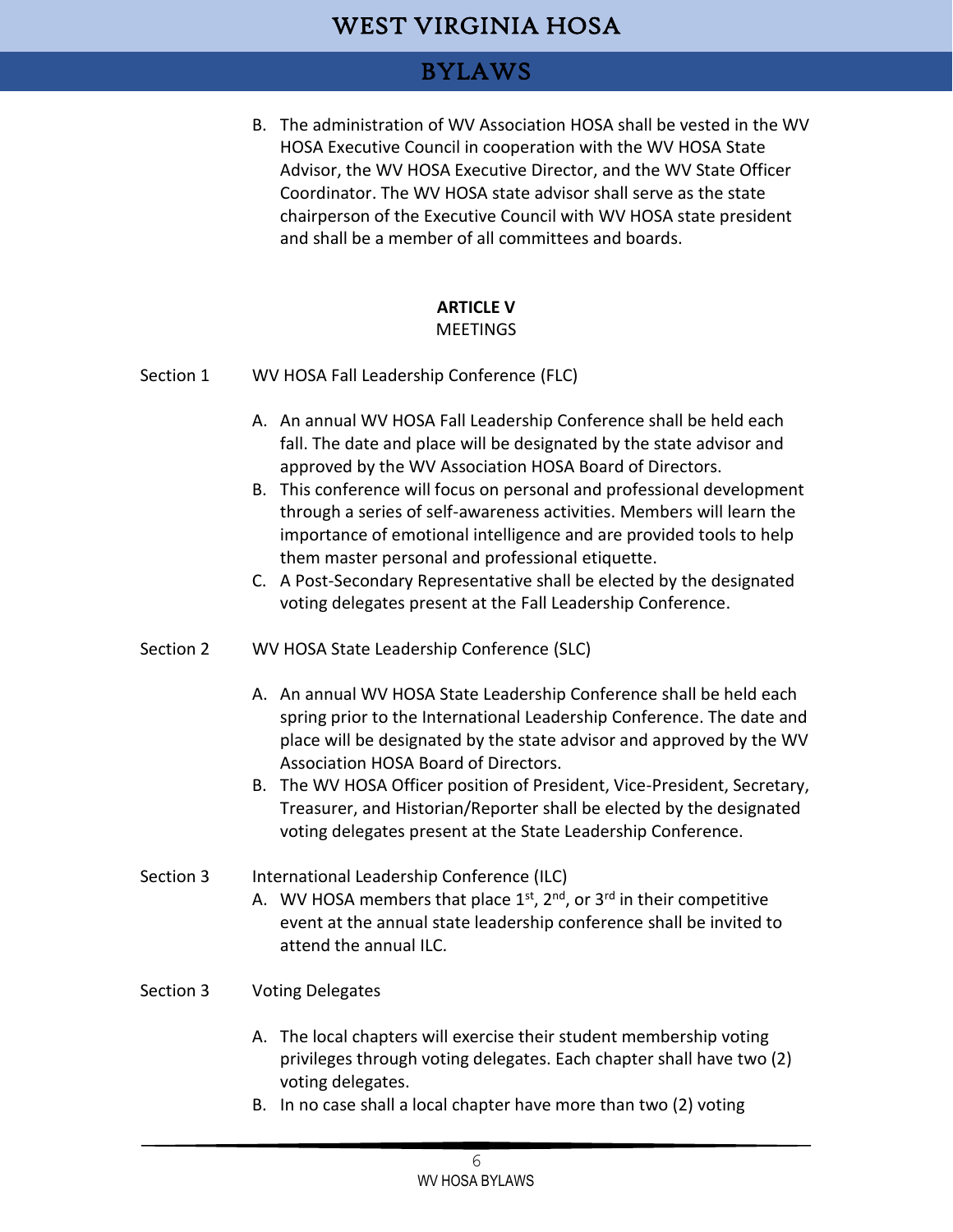## BYLAWS

delegates.

- C. Each chapter may designate a proxy during registration of the designated conference.
- D. Each delegate must be registered as a voting delegate during the designated conference registration.
- E. The majority of the voting delegation registered for the selected conference shall constitute a quorum.
- F. Plurality shall determine voting decisions.

#### **ARTICLE VI**

#### EXECUTIVE COUNCIL

- Section 1 Executive Council Members
	- A. The Executive Council shall be composed of the WV HOSA State Advisor, the WV HOSA Executive Director, the WV HOSA State Officer Coordinator, the WV HOSA elected state officers, and the local advisor of the individual elected state officer.
	- B. The WV HOSA State Advisor shall be appointed by the WV Association HOSA Board of Directors.
	- C. The WV HOSA Executive Director and WV HOSA State Officer Coordinator shall be nominated by the WV HOSA State Advisor and then approved by the WV Association HOSA Board of Directors.
	- D. The Executive Council members are expected to attend and assist with all leadership conferences (ILC, FLC, SLC).
	- E. The Executive Council shall attend the "New Executive Council" training that shall be scheduled after the state leadership conference and prior to the international leadership conference.

#### Section 2 Officer Candidates

- A. Candidates for office must have at least a tenth-grade classification in high school and be an active member of WV HOSA in their local chapter, except for the office of postsecondary representative.
- B. The state officer candidates shall meet the criteria as set in the WV HOSA Executive Council Handbook as approved by the WV Association HOSA Board of Directors.
- C. Each active HOSA chapter may endorse no more than two (2) state officer candidates. The officer candidate(s) shall attend the indicated leadership conference to seek election as a state officer.
- D. Candidates for office shall complete and submit the required WV HOSA State Officer Application to the WV HOSA State Advisor by the indicated deadline of said application.

#### Section 3 Elected Officers

A. The elected student officers of WV HOSA shall be: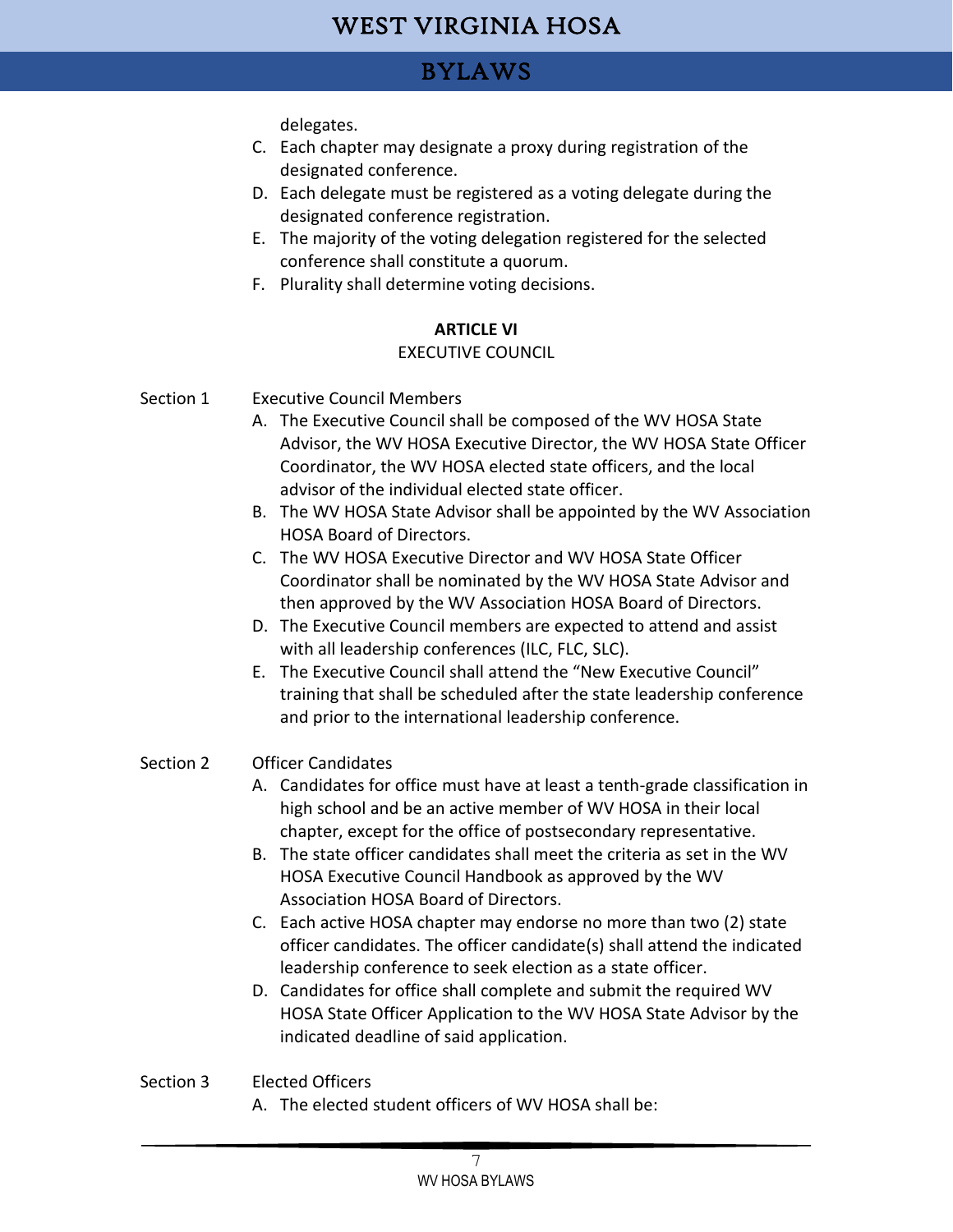### BYLAWS

- President
- Vice-President
- Secretary
- Treasurer
- Historian/Reporter
- Postsecondary Representative
- B. The Postsecondary Representative shall be elected by the voting delegates at the annual Fall Leadership Conference.
- C. The President, Vice-President, Secretary, Treasurer, & Historian/Reporter shall be elected by the voting delegates at the annual State Leadership Conference.
- D. A plurality shall elect. The term of office for state officers shall begin with the last gavel tap of the indicated leadership conference at which they were elected, and will continue until the last gavel tap of the indicated leadership conference the following year.
- E. All elected officers must fulfill their duties of office as agreed upon at the beginning of their term. Failure to do so will result in termination of office.
- F. A vacancy in the office of President shall be filled by the Vice-President. Any other vacancy shall be vacated until election of new officers at the indicated leadership conference.
- G. Any state officer may be removed from office if they fail to complete their duties of office as outlined in the WV HOSA Executive Council Handbook.
- H. All state officer candidates and state officers are expected to compete in an individual or team competitive event.
- I. All elected state officers are expected to attend the annual International Leadership Conference, the annual Fall Leadership Conference, the annual State Leadership Conference, and the annual New Executive Council Training.
- J. All elected state officers shall be invited to attend the annual Washington Leadership Academy.
- K. These elected officers shall be designated as the WV HOSA Executive Council
- L. These officers shall perform duties prescribed by these Bylaws and by the parliamentary authority adopted by this organization.
- M. The president shall be a member of the WV Association HOSA Board of Directors.
- N. Three additional officers, as selected by the state advisor, shall be members of the WV Association HOSA Board of Directors.

#### Section 4 Duties of officers

A. WV HOSA officers shall make themselves available, as necessary, in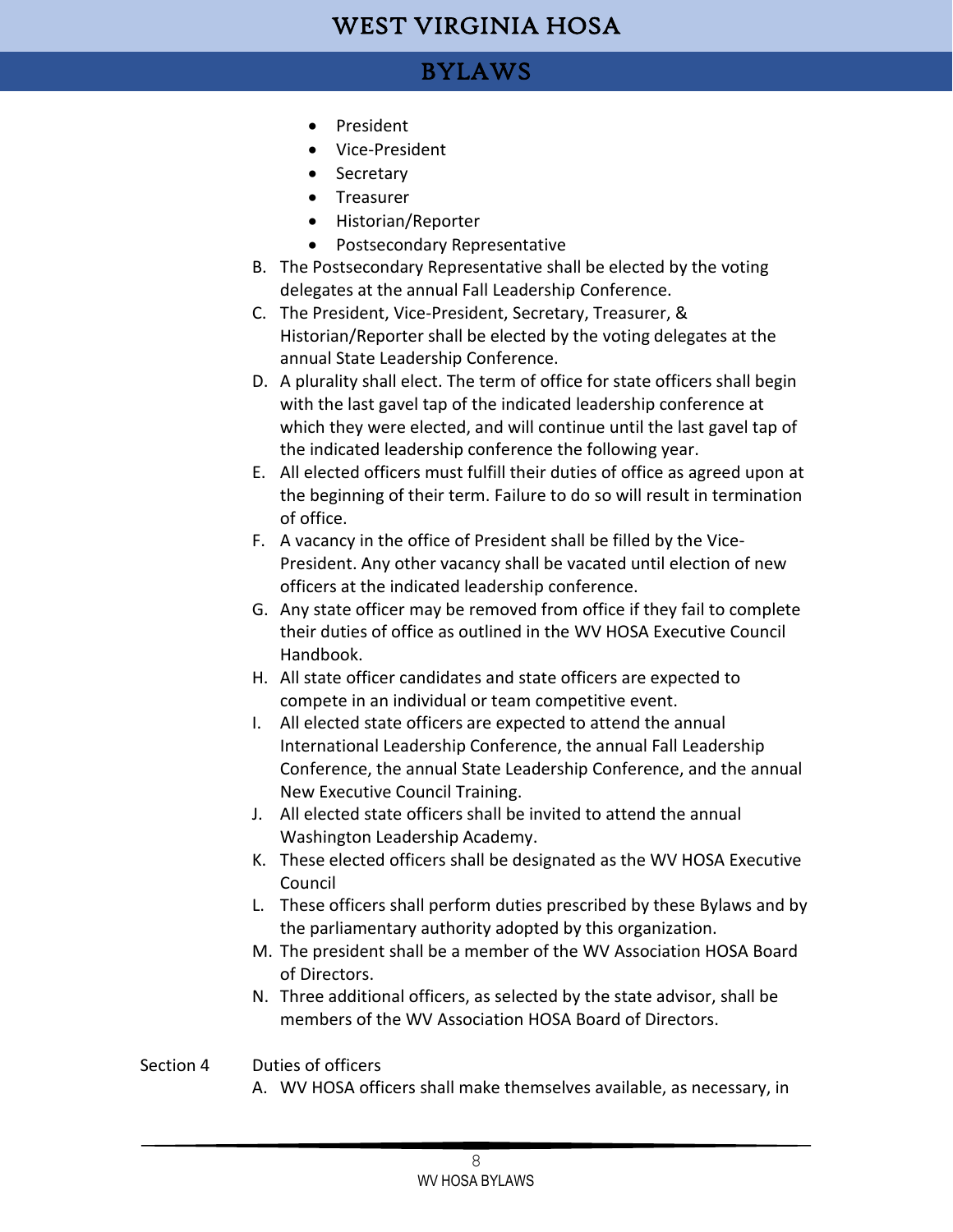## BYLAWS

promoting the general welfare of the organization and in assisting to increase membership affiliation for WV HOSA.

- B. President: It shall be the duty of the president to:
	- i. Preside over all state leadership conferences as well as any additional Executive Council Meetings as determined by the State Advisor.
	- ii. Work with the secretary to plan and prepare agendas for all Executive Council Meetings.
	- iii. Serve as an ex-officio member of all standing committees.
	- iv. Serve on the WV Association HOSA Board of Directors.
	- v. Serve WV HOSA in any capacity as requested by the Executive Council or WV Association HOSA Board of Directors.
- C. Vice-President: It shall be the duty of the vice-president to:
	- i. Preside over meetings and/or conferences in the absence of the President.
	- ii. Succeed the president if the office of president is vacated.
	- iii. Serve on the WV Association HOSA Board of Directors.
	- iv. Serve on committees as assigned.
	- v. Serve WV HOSA in any capacity as requested by the Executive Council or WV Association HOSA Board of Directors.
- D. Secretary: It shall be the duty of the secretary to:
	- i. Take roll call at all business meetings and report quorum status.
	- ii. Record the proceedings of all meetings and to file such records with the WV HOSA State Advisor and State Officer Coordinator within ten (10) days.
	- iii. Assist the president in planning agendas for meetings if called upon to do so.
	- iv. Serve on the WV Association HOSA Board of Directors if selected to do so by the State Advisor.
	- v. Serve on committees as assigned.
	- vi. Serve WV HOSA in any capacity as requested by the Executive Council or WV Association HOSA Board of Directors.
- E. Treasurer: It shall be the duty of the treasurer to:
	- i. Keep membership and financial records in coordination with the State Advisor and/or the secretary.
	- ii. Encourage efficient management of funds.
	- iii. Assist in preparing a yearly budget for WV HOSA.
	- iv. Serve on the WV Association HOSA Board of Directors if selected to do so by the State Advisor.
	- v. Serve on committees as assigned.
	- vi. Serve WV HOSA in any capacity as requested by the Executive Council or WV Association HOSA Board of Directors.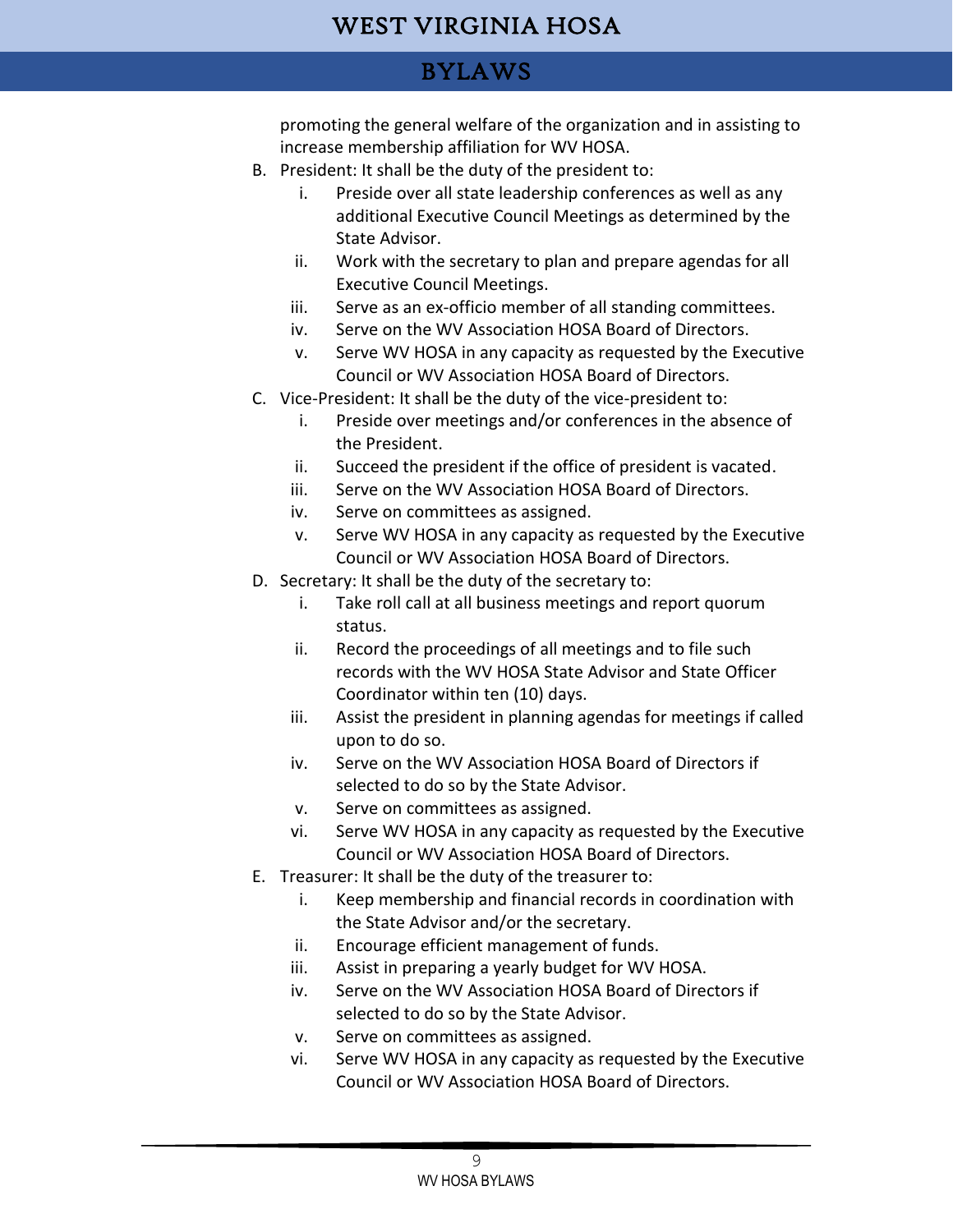### BYLAWS

- F. Historian/Reporter: It shall be the duty of the historian/reporter to:
	- i. Be responsible for the keeping of records and other materials of historic importance to WV HOSA.
	- ii. Prepare an activity report and submit to State Advisor at the completion of each activity and/or conference.
	- iii. Serve on committees as assigned.
	- iv. Serve WV HOSA in any capacity as requested by the Executive Council or WV Association HOSA Board of Directors.
- G. Postsecondary Representative: It shall be the duty of the postsecondary representative to:
	- i. Promote growth and development of WV HOSA within their region.
	- ii. Assist any member of the officer team with completion of agendas, reports, etc. when called upon by said member.
	- iii. Serve on committees as assigned.
	- iv. Serve WV HOSA in any capacity as requested by the Executive Council or WV Association HOSA Board of Directors.

#### **ARTICLE VII PARLIAMENTARY AUTHORITY**

Parliamentary procedure for all meetings of WV HOSA shall be governed by *Robert's Rules of Order, Newly Revised.*

The HOSA State advisor shall be responsible for WV HOSA.

#### **ARTICLE VII EMBLEM & COLORS**

#### Section 1 Emblem

A. The emblem of HOSA is a circular design with a triangle inside containing the symbolic figure of a person and hands. The design is described and protected from infringement by trademark registration numbers as filed with the United States Patent Office. The use of this emblem will be governed through chartered state associations under policy established by the National HOSA Board of Directors.

#### Section 2 Colors

A. The colors of HOSA are navy blue, maroon, and white

#### Section 3 Motto

A. The HOSA motto is "The Hands of HOSA Mold the Health of Tomorrow"